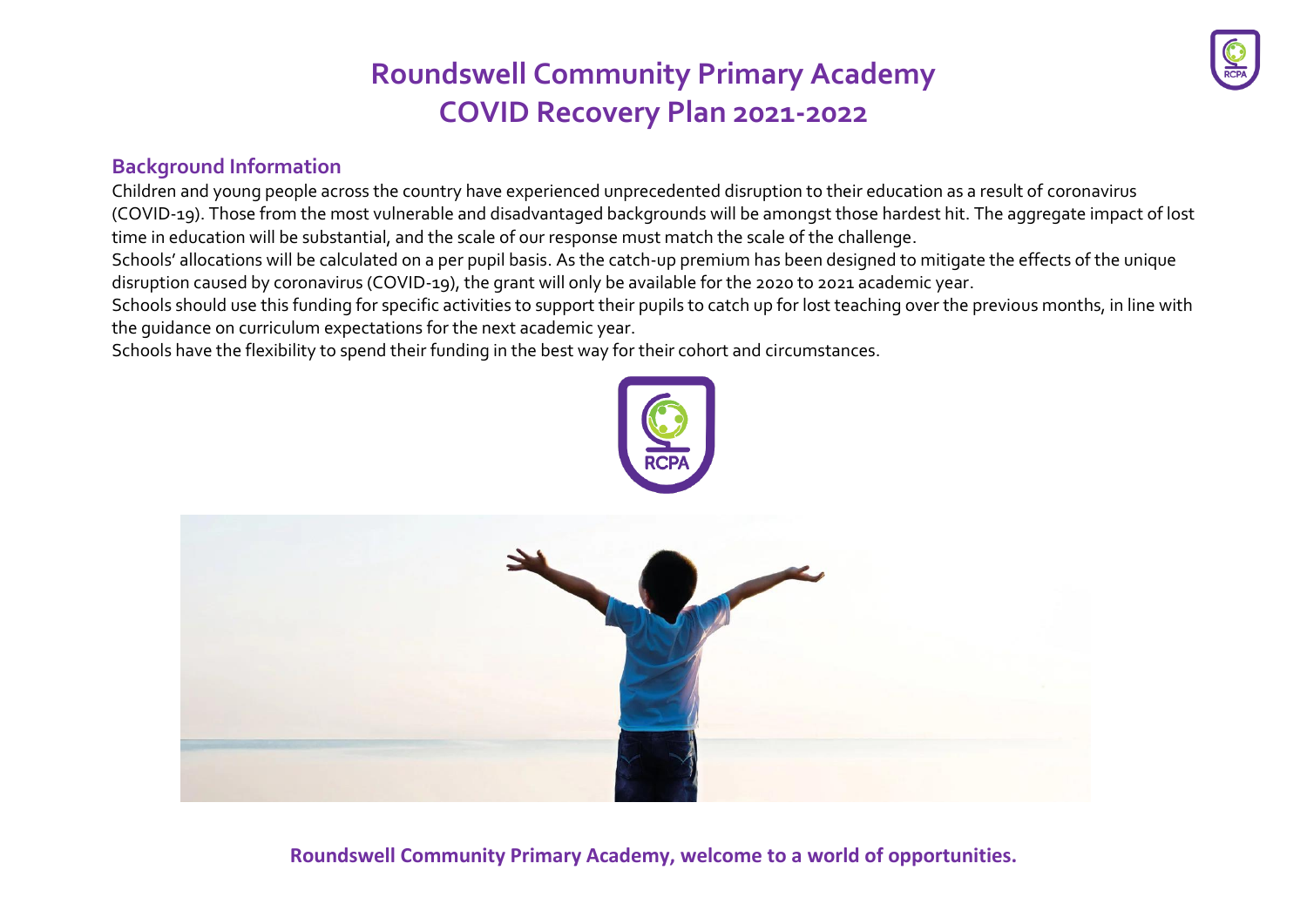### *COVID-19 Catch-Up Premium Funding Allocation*

#### *Funding Allocation (Mainstream Schools)*

*Schools' allocations will be calculated on a per pupil basis, providing each mainstream school with a total of £80 for each pupil in years Reception through to 11.*

#### *Payments*

*This funding will be provided in 3 tranches. We will provide schools with an initial part payment in autumn 2020, based on the latest available data on pupils. We will then distribute a second payment grant in early 20221, based on updated pupil and place data. For mainstream schools, we will use the 4 to 15 pupil headcount from the October 2020 census. The second grant payment will also take account of the initial part payment made in autumn 2020, so that schools will receive a total of £46.67 per pupil. A further £33.33 per pupil will be paid during the summer term 2021. Though funding has been calculated on a per pupil basis, schools should use the sum available to them as a single total from which to prioritise support for pupils according to their need. As the catch-up premium has been designed to mitigate the effects of the unique disruption caused by coronavirus (COVID-19), the grant will only be available for the 2020 to 2021 academic year. It will not be added to schools' baselines in calculating future years' funding allocations.*

### *Use of funds*

*Schools should use this funding for specific activities to support their pupils to catch up from lost teaching time over the previous months, in line*  with the quidance on curriculum expectations for the next academic year. (See also EEF - School Planning Guide 2020-21). Schools have the *flexibility to spend their funding in the best way for their cohort and circumstances.*

#### *Accountability and monitoring*

*As with all government funding, school leaders must be able to account for how this money is being used to achieve our central gaol of schools getting back on track and teaching a normal curriculum as a quickly as possible.*

*Given their role in ensuring schools spend funding appropriately and in holding schools to account for educational performance, governors and trustees should scrutinise school's approaches to catch-up from September, including their plans for and use of catch-up funding. This should include consideration of whether schools are spending this funding in line with their catch-up priorities and ensuring appropriate transparency for parents. (DfE guidance – Coronavirus (COVID-19) catch-up premium – updated 24.08.2020)*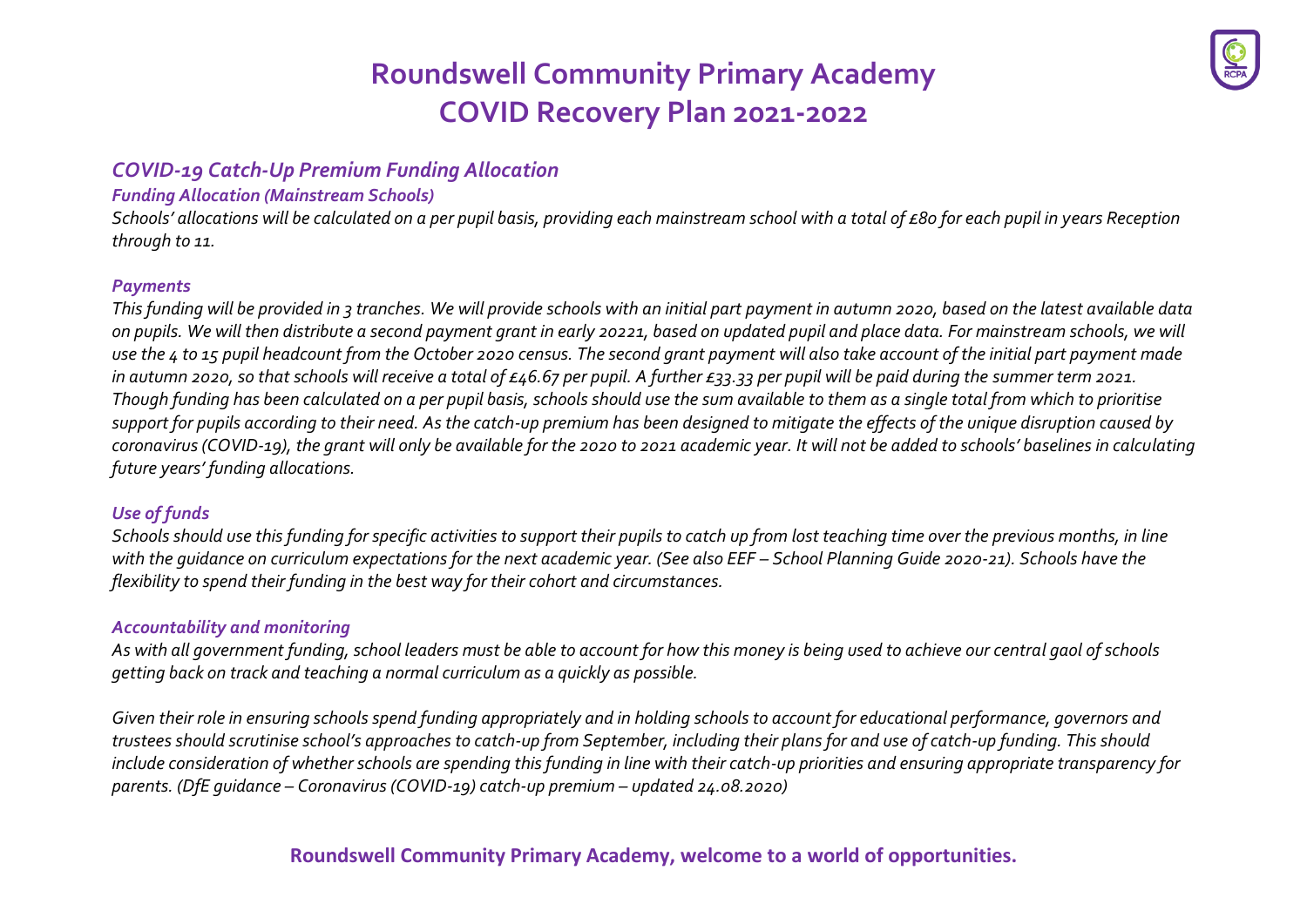

### **Context of the School and rational for the strategy (with reference to the specific impact of COVID-19)**

2020-21 was an incredibly exciting, but also challenging year for RCPA. What was planned to be a huge community event, opening our new school, the first in North Devon for a number of years, quickly changed as the impact of the COVID-19 virus pandemic spread. Visitors were not allowed in schools, including parents, so settling a cohort of children in the Nursery and Reception Classes in September 2020, whilst leaving their parents at a distance was a challenge, but one that we embraced with positivity. Ensuring that children remained in small bubbles to ensure a safe opening of our school led to increased demands on staffing ratios and strain on the school budget. Additional staff were also required, as many children had not yet attended a setting, due to the pandemic of the previous year.

These changes and unforeseen costs impacted the school and the development plan significantly. However, the new plans were adapted and further developments still need to be implemented and embedded, whilst reflecting the impact that the pandemic has had on the school and the challenges of reconnecting our pupils and parents during this time. The aim of this COVID Recovery Plan is to highlight what we are doing as a school to effectively support our children.

During the subsequent school closure in January 0f 2021, more than 60% of our children were in school, including the Nursery, and home learning engagement surpassed 95% each week.

However, whilst engaging in home learning to some extent, due to the age of our children, this learning was fragmented depending on the level of support available at home. Both Nursery and Reception children were affected by a considerable amount of lost learning and engagement / socialisation opportunities with their peers in school during this period.

As a staff, due to the number of children not attending a setting previously, we recognised the need for the use of consistent and accurate beginning of the year baselines within the EYFS, in order that consistency and standardisation was achieved. Throughout the year, children were monitored and progress was assessed at regular intervals, in order that timely support and interventions could be implemented, both in terms of their learning and well-being. The catch-up premium of £1,440 was targeted to provide this support and intervention.

Our proportion of disadvantaged pupils has risen, perhaps as a direct impact of the COVID pandemic and its impact on the financial situation of families. In 2020-21, we recorded 6 children on the Pupil Premium register (10%) compared to 17.3% nationally.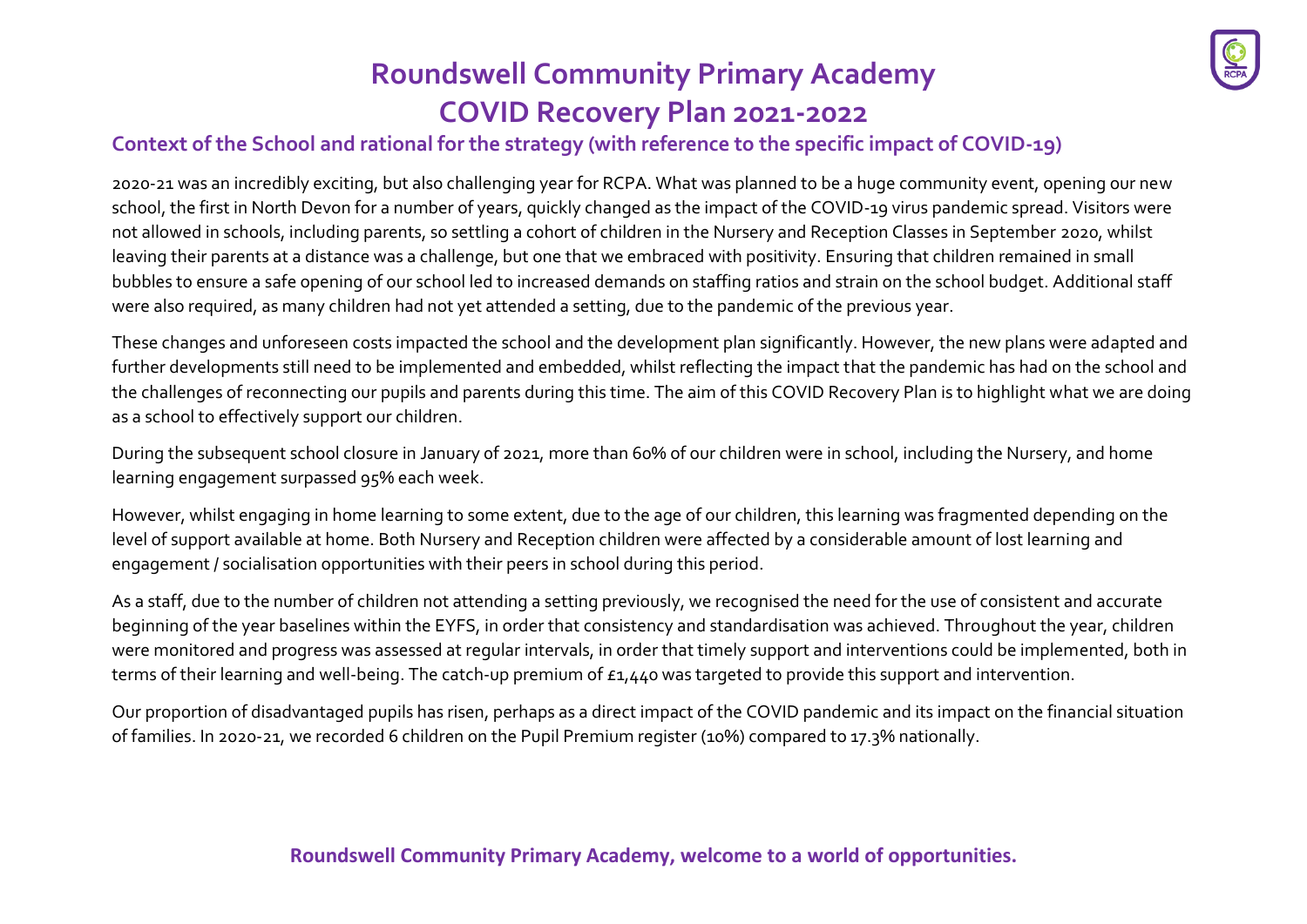#### **At RCPA, this funding will be used in order to provide:**

- Curriculum resources and materials to support 'catch-up' and the mental health / well-being of pupils
- Additional support staff to develop the outcomes of children who have been identified as needing 'catch-up' in their learning

#### **There are two broad aims for 'recovery' at RCPA:**

- To provide a rich and balanced curriculum that supports the developments needs of every child so that they achieve good or better progress from their starting points by the end of the year
- To create a safe, secure and nurturing school environment where the social, emotional and mental health needs of the children are supported by the school

#### **'Recovery' at RCPA is:**

- Working through well sequenced, purposeful learning approaches particularly in terms of speech and language development
- Focus on consolidation of basic skills opting to be 'Early Adopters' of the new EYFS framework
- Particular focus on early reading, phonics and vocabulary developing childrens' reading ability and vocabulary / speech and language development
- Assessment of learning an of basic skills to identify gaps teachers will work to identify gaps in learning and adapt teaching accordingly
- Time spent on mental health, well-being and social skills development this will be at the core of all catch-up work as many children will not have accessed a formal school setting

### **(For some children):**

- Additional support and focus on basic core skills supported by additional staffing utilising catch-up premium dependent on need as identified through ongoing assessment
- Additional time to practice basic skills dependent on the needs of the children with a focus on phonics and early reading, increasing vocabulary, writing and mathematics.

#### **'Recovery' at RCPA is NOT:**

• Cramming missed learning and pressuring children and families into rapid learning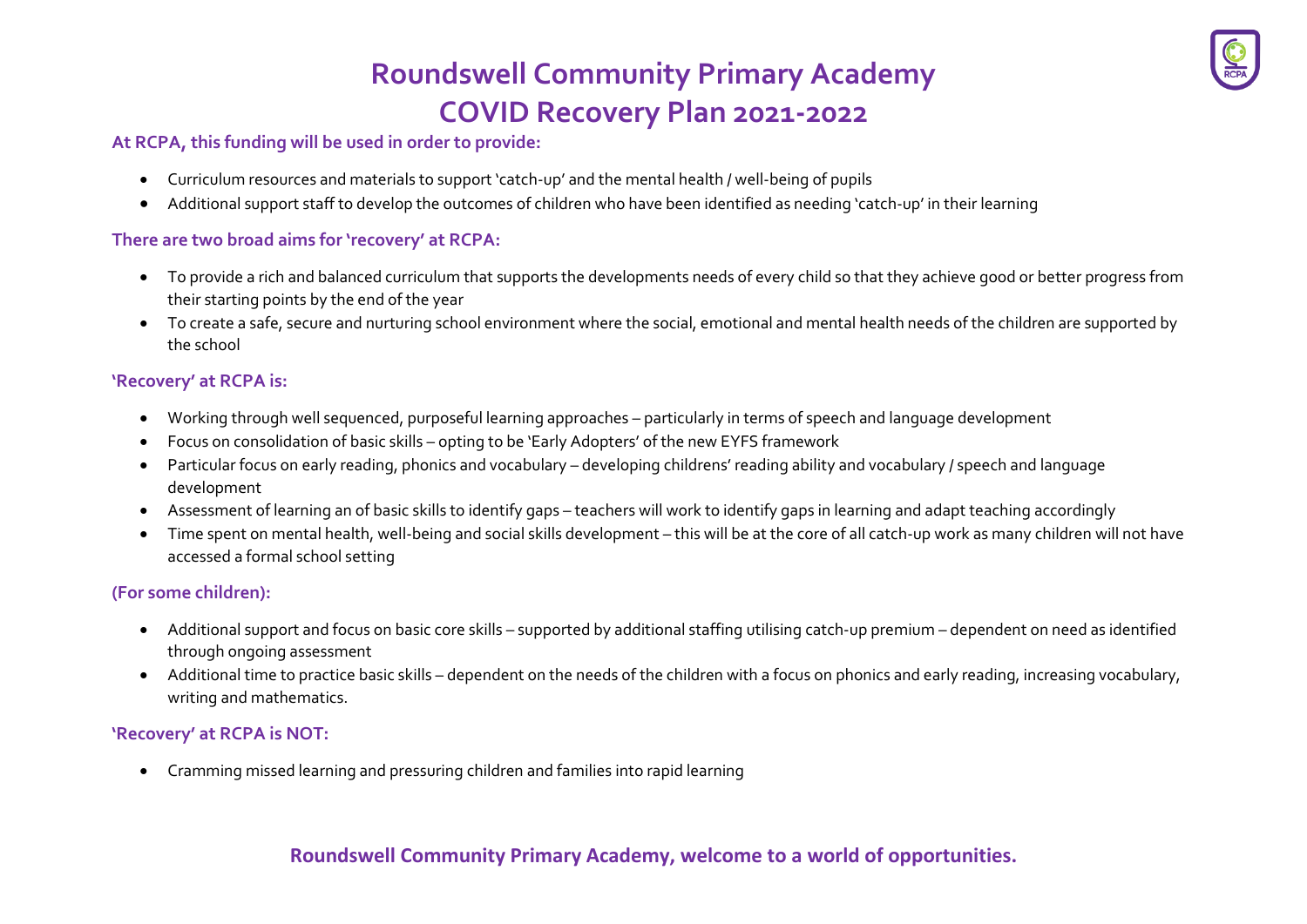**RCPA Tiered Model Approach to Support the Recovery of Learning**

#### 1**Teaching**

- Quality First Teaching supported by evidence informed CPD for teachers and support staff
- A broad and engaging curriculum that focuses on vocabulary acquisition
- Deliberately reduce workload (eg. reduced meetings) to aid staff well-being and enable high-quality response teaching
- Monitor and evaluate outcomes and quality of implementation of the global curriculum and new EYFS framework
- CPD focus on developing the quality of teaching
- Development of EYFS provision supported by EYFS Leader and External Specialists
- Introduce teaching and learning approaches to support emotional and spiritual development eg. Jigsaw, Discovery RE, School Values



### 2**Targeted Academic Support**

- Same-day-in-class intervention
- Teacher led targeted group teaching
- Specific intervention led by teachers and TAs
- Collaboration with professionals to create bespoke and targeted learning for specific children, including those with EHCPs

## 3 **Wider Strategies**

- Extensive outdoor learning provision and physical activity
- **Based on strong relationships:**

Communication with families and staff by developing relationships and trust meaning that families support the school's approaches and support the strategies in place for learning and well-being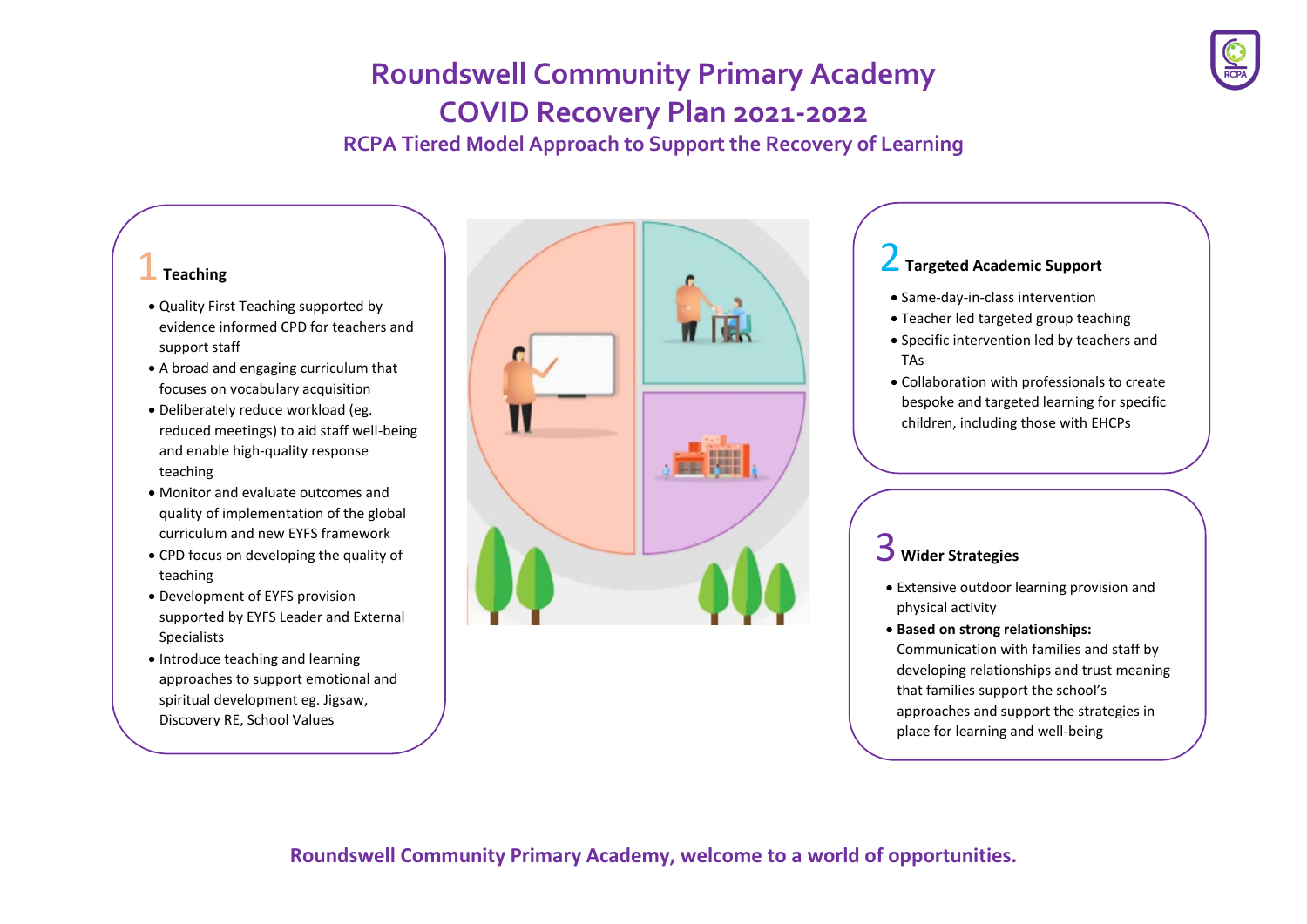# **Roundswell Community Primary Academy COVID Recovery Plan 2021-2022 Barriers to Future Attainment**

|                                                  |     | <b>Barriers as a result of COVID-19</b>                                                                                                                                    | <b>Desired Outcomes</b>                                                                                                                                                              |
|--------------------------------------------------|-----|----------------------------------------------------------------------------------------------------------------------------------------------------------------------------|--------------------------------------------------------------------------------------------------------------------------------------------------------------------------------------|
| <b>Teaching Priorities</b>                       | 1.1 | Gaps in children's learning as a result of lockdown and not<br>having attended settings previously                                                                         | All pupils make accelerated progress from their staring points and<br>ongoing assessment that informs teaching and learning                                                          |
|                                                  | 1.2 | As a result of the COVID-19 disruptions, children have<br>missed their entitlement to the full EYFS foundations in<br>previous settings                                    | The EYFS Early Adopter Framework is implemented fully alongside<br>our global curriculum and all children are making good progress in<br>all areas                                   |
|                                                  | 1.3 | System Leadership disrupted due to daily focus of keeping<br>the school open and safe during the COVID-19 pandemic                                                         | Leadership at all levels is effective in monitoring and evaluating<br>the quality od teaching and learning across the whole school                                                   |
|                                                  | 1.4 | The school CPD model of coaching and supervision has been<br>reduced, impacting on the further development of staff and<br>pedagogy                                        | Weekly learning conversations and peer to peer supervision taking<br>place. The full cycle of CPD, appraisal and school improvement is<br>on track                                   |
| <b>Targeted Academic and</b><br>Pastoral Support | 2.1 | Inconsistencies with pupil engagement in formal learning<br>and attendance at setting during lockdown has meant that<br>the gaps for some children are greater than others | Catch-up support is carefully planned and targeted ar those most<br>in need, resulting in good or better progress from their starting<br>points                                      |
|                                                  | 2.2 | Low resilience and increased anxiety in some pupils is<br>resulting in lack of confidence with their learning and<br>friendships                                           | Targeted intervention and SEND support is supporting children in<br>managing their resilience and anxiety. This is resulting on good or<br>better progress from their staring points |
|                                                  | 2.3 | Some children (including SEND and PPG) are not making<br>progress during whole class teaching due to their individual<br>learning needs                                    | High quality targeted support is in place and delivered through 1:1<br>and group intervention                                                                                        |
| <b>Strategies</b><br>Wider                       | 3.1 | Children's physical development is lower than expected as a<br>result of less time outdoors and opportunities for exercise<br>and extra-curricular clubs                   | Outdoor learning is being delivered on a daily basis as part of the<br>EYFS continuous provision. Indoor learning opportunities are taken<br>outdoors.                               |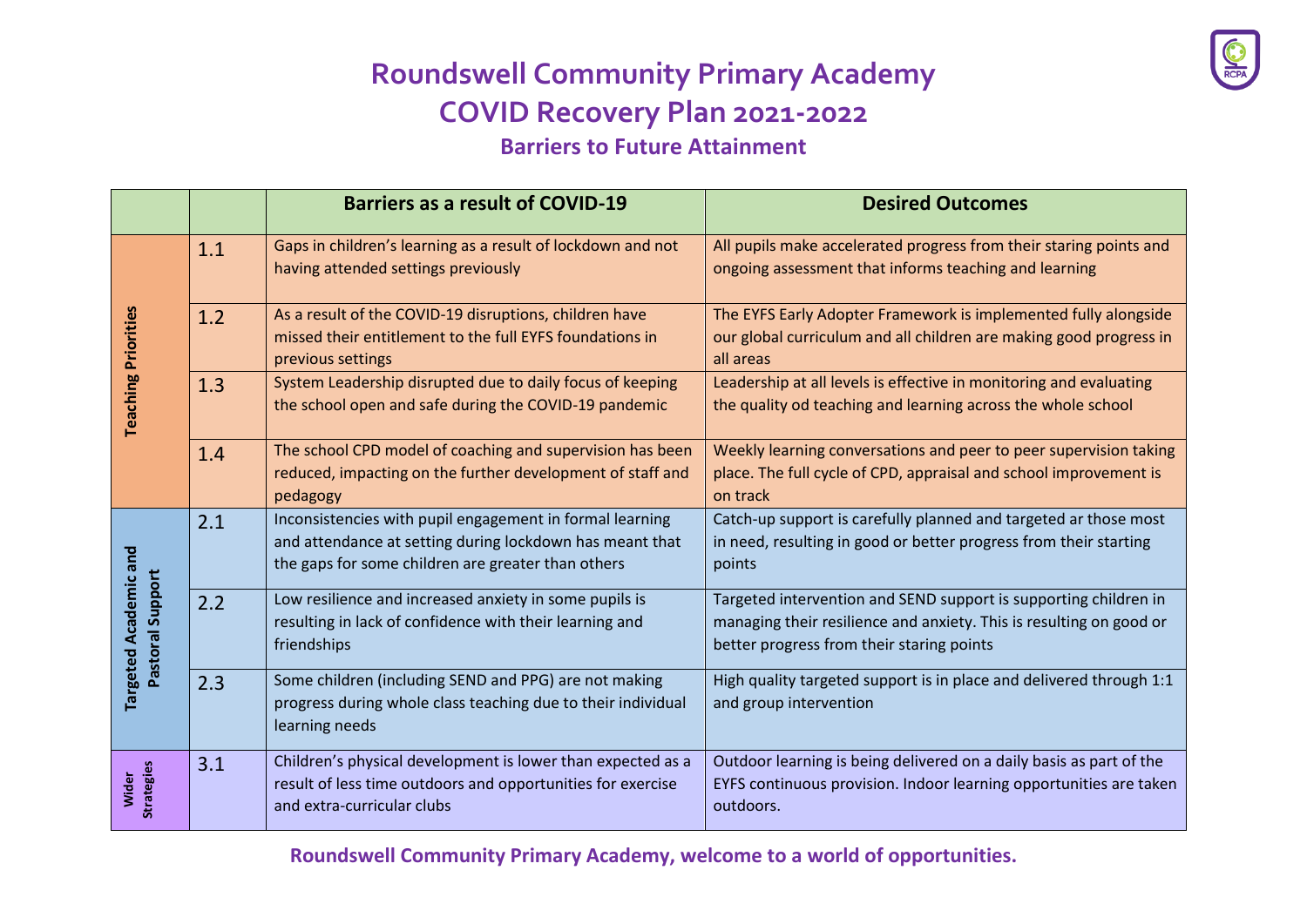

|  |  | 3.2 | Well-being of children and resilience is lower than age and<br>stage expectations due to time away from Nursery settings | Children feel happy, safe and secure and are engaged with their<br>learning and friendships as a result |
|--|--|-----|--------------------------------------------------------------------------------------------------------------------------|---------------------------------------------------------------------------------------------------------|
|  |  | 3.3 | Routines to learning and behaviour have been disrupted and<br>children are unable to make good progress as a result      | School routines and learning behaviours are in place and good<br>choices are being made by all pupils.  |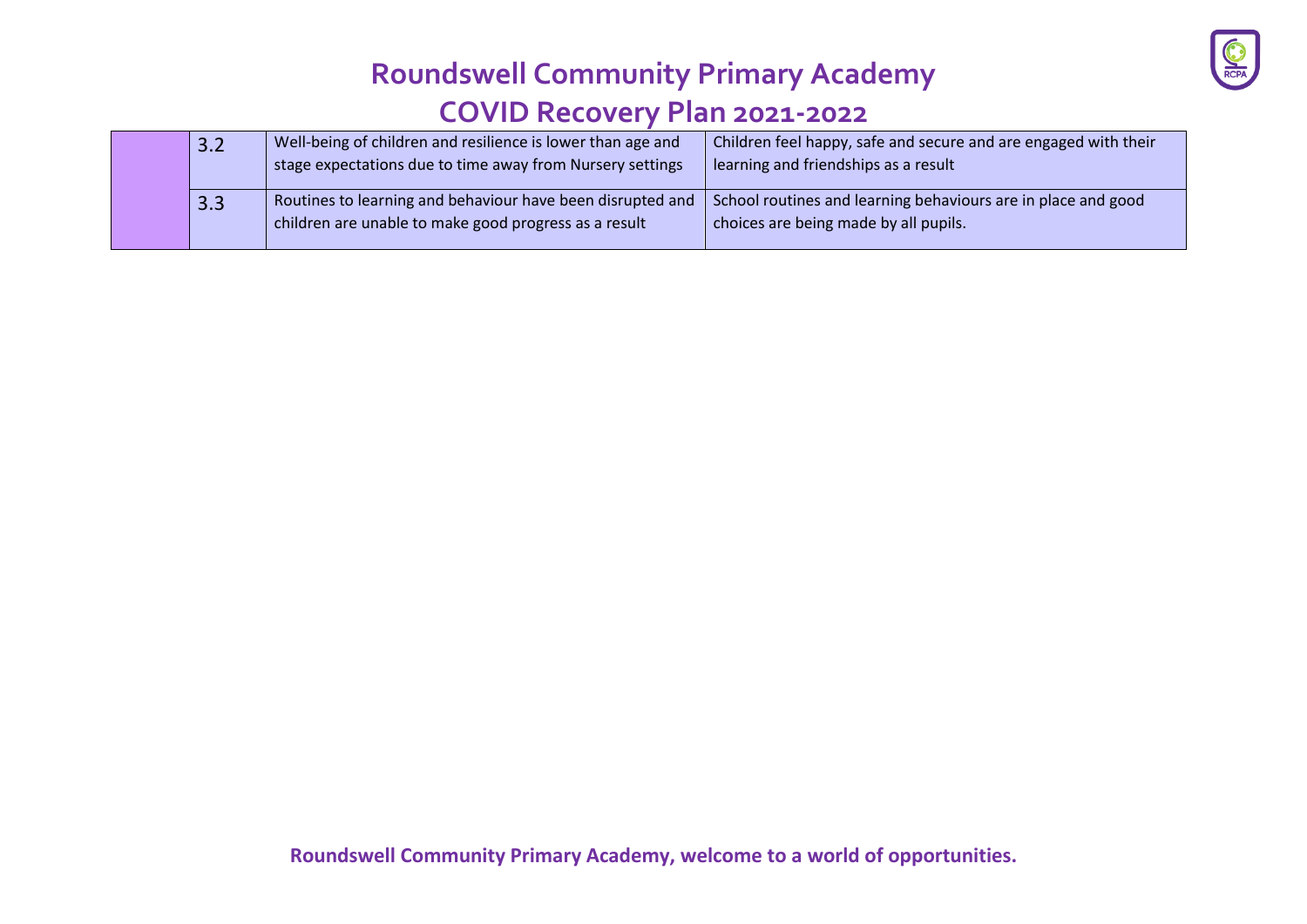**Teaching Development Priorities from September 2021**

|                  | <b>Action</b>                                                                                                                                                                                                                            | <b>Success Criteria</b>                                                                                                                                                                                                                                                 | <b>Lead Staff</b> | <b>Resources</b>                                                                                  | <b>Start</b><br><b>Date</b> | <b>End</b><br><b>Date</b> |
|------------------|------------------------------------------------------------------------------------------------------------------------------------------------------------------------------------------------------------------------------------------|-------------------------------------------------------------------------------------------------------------------------------------------------------------------------------------------------------------------------------------------------------------------------|-------------------|---------------------------------------------------------------------------------------------------|-----------------------------|---------------------------|
| 1.1a             | All children will be assessed at the<br>beginning of the year (Baseline) and<br>at each subsequent end of term in<br>the Characteristics of Effective<br>Learning and each area of the EYFS<br>Curriculum with a focus on Prime<br>Areas | Baseline data collated for all pupil<br>groups<br>Progress meetings held half-termly to<br>identify gaps in learning and targeted<br>support planned<br>Teachers will understand the gaps in<br>learning and will plan how to address<br>through quality first teaching | KF / LT           | Staff training $-2$<br>hours                                                                      | September<br>2020           | <b>July 2021</b>          |
| 1.1 <sub>b</sub> | All teachers will receive training on<br>using the SEND graduated response<br>tool and provision maps to help in<br>identifying SEND and well-being<br>needs of pupils                                                                   | Staff are confident in recognising the<br>early signs of SEND and mental health<br>with their classes.<br>Provision maps are in place                                                                                                                                   | LT                | Staff training $-2$<br>hours                                                                      | October<br>2020             | Ongoing                   |
| 1.1c             | The profile of PSHE is highlighted<br>through the use of Jigsaw as a whole<br>school approach to support pupil's<br>mental health and well-being                                                                                         | Jigsaw purchased and staff<br>understand how to plan, teach and<br>assess using Jigsaw. They are able to<br>identify children who may need<br>additional pastoral support                                                                                               | <b>KF</b>         | Jigsaw purchase<br>£350                                                                           | September<br>2020           | Ongoing                   |
| 1.2a             | New Early Adopter EYFS curriculum is<br>in place and implemented                                                                                                                                                                         | Staff are trained in changes and<br>development of new EYFS framework                                                                                                                                                                                                   | <b>LT</b>         | Staff training $-4$<br>hours<br><b>SLT Training via</b><br><b>EYFS Leads Groups</b><br>$-6$ hours | September<br>2020           | <b>July 2021</b>          |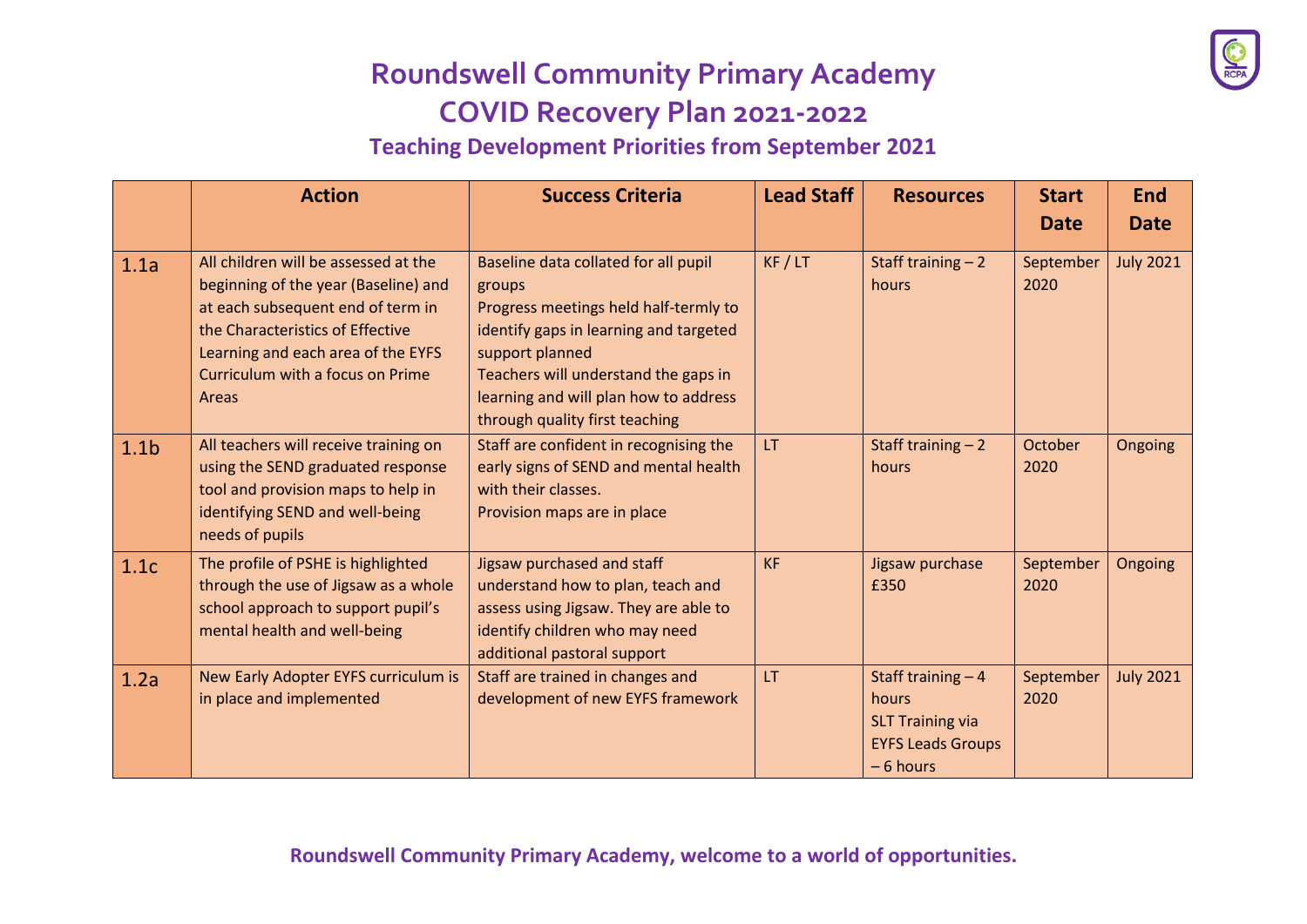

| 1.2 <sub>b</sub> | All teachers plan and ambitious                                                       | Through monitoring, leaders will be       | KF / LT | <b>SLT Meetings</b>       | September | Ongoing |
|------------------|---------------------------------------------------------------------------------------|-------------------------------------------|---------|---------------------------|-----------|---------|
|                  | curriculum based around the                                                           | able to evidence the quality of           |         |                           | 2020      |         |
|                  | sustainable learning goals                                                            | curriculum provision in place for all     |         |                           |           |         |
|                  |                                                                                       | pupils. Planning is to cover the          |         |                           |           |         |
|                  |                                                                                       | sustainable learning goals.               |         |                           |           |         |
| 1.2c             | The school will investigate and                                                       | Teachers will use the oracy               | KF / LT | 5 x training days         | September | October |
|                  | receive training on the Oracy Project                                                 | approaches during their whole class,      |         | release for $LT =$        | 2020      | 2021    |
|                  | approach and being to embed as a                                                      | group and 1:1 teaching as well as         |         | £1,250                    |           | then    |
|                  | golden thread in the curriculum                                                       | throughout the learning environment       |         |                           |           | ongoing |
| 1.3              | SLT will meet to develop the SDP, SEF                                                 | All Senior Leaders will be clear about    | KF / LT | <b>SLT Meetings</b>       | September | Ongoing |
|                  | and COVID-19 Recovery Plan                                                            | their roles, responsibilities and will be |         |                           | 2020      |         |
|                  |                                                                                       | able to discuss strategic aims with       |         |                           |           |         |
|                  |                                                                                       | confidence                                |         |                           |           |         |
| 1.4              | SLT continue to coach, in order to                                                    | Leadership is effective and SLT meet      | KF / LT | <b>Regular Leadership</b> | September | Ongoing |
|                  | effectively hold staff to account                                                     | regularly to monitor impact of            |         | <b>Time</b>               | 2020      |         |
|                  |                                                                                       | leadership                                |         |                           |           |         |
|                  | Total expenditure for wider development priorities from Covid Catch-up Funding, Whole |                                           |         | £1,600                    |           |         |
|                  | <b>School Budget and PPG</b>                                                          |                                           |         |                           |           |         |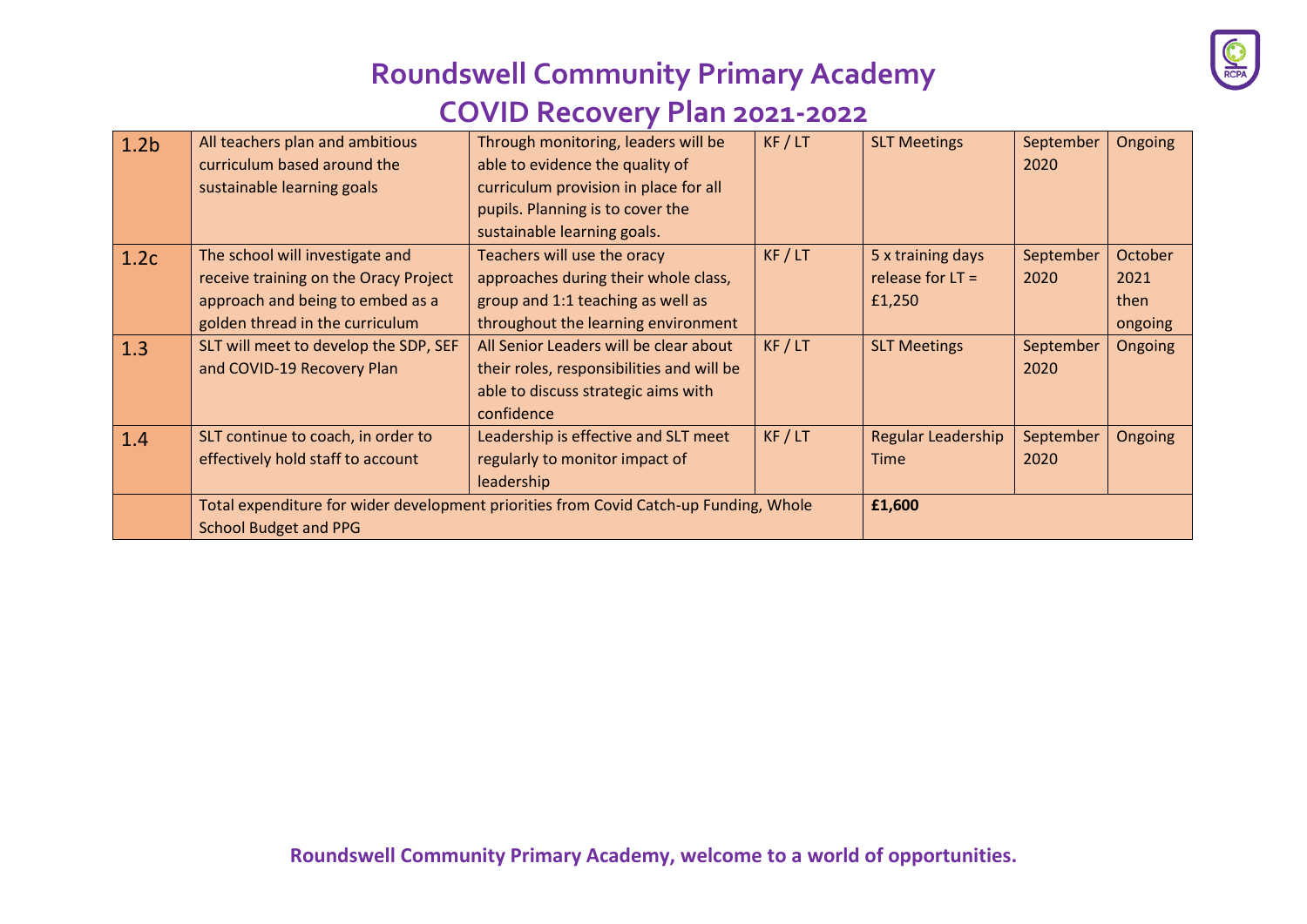

### **Targeted Academic and Pastoral Development Priorities from September 2021**

|     | <b>Action</b>                                                                                                                                                                                                                                                                                                                                                          | <b>Success Criteria</b>                                                                                                                              | <b>Lead Staff</b> | <b>Resources</b>                                                                                                 | <b>Start</b><br><b>Date</b>          | <b>End</b><br><b>Date</b> |  |
|-----|------------------------------------------------------------------------------------------------------------------------------------------------------------------------------------------------------------------------------------------------------------------------------------------------------------------------------------------------------------------------|------------------------------------------------------------------------------------------------------------------------------------------------------|-------------------|------------------------------------------------------------------------------------------------------------------|--------------------------------------|---------------------------|--|
| 2.1 | Using the COVID catch-up premium<br>funding and additional PPG funding,<br>additional TAs will support pupils<br>who require further intervention and<br>targeted support. Additional support<br>to be provided in the Nursery during<br>busier morning sessions, in order to<br>support the settling in of children<br>who have not attended a setting<br>previously. | Identified children make good or<br>better progress from their starting<br>points.<br>TAs will be deployed effectively                               | <b>KF</b>         | <b>Additional TA in</b><br>Nursery-<br>mornings only<br>£6,000<br>TA support in class<br>as required -<br>£2,000 | January<br>2021<br>September<br>2020 | Ongoing<br>Ongoing        |  |
| 2.2 | Additional SENDCo time to be given<br>to support the children and staff with<br>the additional needs as a result of<br>COVID-19 and the growing school.<br>HLTA supported by TA to cover for<br>one afternoon per week.                                                                                                                                                | SENDCo supporting the needs of the<br>school for an additional afternoon per<br>week.                                                                | KF / LT           | <b>Additional TA</b><br>support for one pm<br>per week - £1,000                                                  | September<br>2020                    | Ongoing                   |  |
| 2.3 | Working with the TLP EP, establish<br>systems and processes and a SEND<br>toolbox, in order to support the<br>additional needs of children through<br>quality first teaching in class and<br>through targeted interventions                                                                                                                                            | Each Class Teacher, with the support<br>of TAs is able to ensure the progress<br>of all children, including those with<br>additional needs in class. | KF / LT           | Class TA support<br>and training for all<br>staff                                                                | September<br>2020                    | Ongoing                   |  |
|     | Total expenditure for wider development priorities from Covid Catch-up Funding, Whole<br><b>School Budget and PPG</b>                                                                                                                                                                                                                                                  |                                                                                                                                                      |                   | £9,000                                                                                                           |                                      |                           |  |